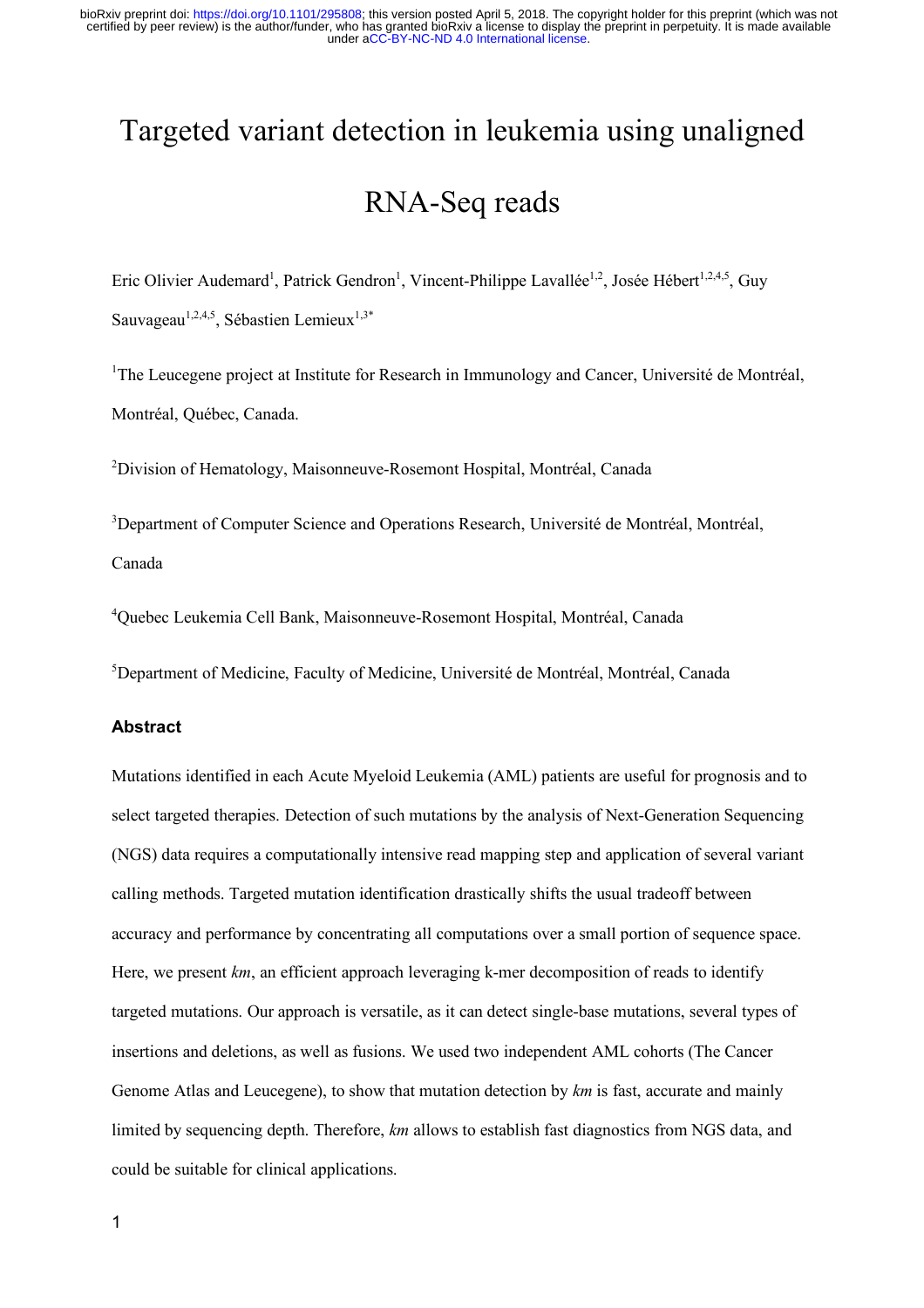## **Introduction**

Extensive molecular characterization of patient samples forms the basis of precision medicine and has proven useful in a number of pathologies, including Acute Myeloid Leukemia (AML)<sup>1</sup>. The use of RNA-Seq for sample characterization is appealing because (i) it is unbiased, as library preparation does not require capture or amplification, (ii) it focuses on a very small portion of the genome  $(\sim 2\%)$ . namely the transcribed one, and (iii) mutations in regulatory regions are expected to leave a trace on the transcriptome, such as altering transcript expression. Unfortunately, the diversity of splicing events as well as incomplete transcriptome annotations make the mapping of RNA-Seq reads to the reference genome a notoriously difficult and computationally intensive task. This mapping step leads to frequent mapping errors, which are all inherited by variant calling methods.

In both clinical and research settings, analysis is often focused on a very limited set of expected variants (e.g., specific genes, positions, fusions or splice variants) for which some predictive value has been established. For instance, the FLT3 internal tandem duplication (FLT3-ITD) represents such a case for AML, since its presence is associated with poor prognosis<sup>2, 3</sup>. Therefore, clinicians routinely assess the presence of FLT3-ITD in patients using PCR-based tests<sup>4, 5</sup> on a targeted region. Alternatively, attempts to detect FLT3-ITD in Next-Gen Sequencing (NGS) data have been hampered by the difficulties of read mappers to properly align reads overlapping repeat junctions. To circumvent this problem, recent tools such as  $ITDseek<sup>6</sup>$  and  $ITDassenbler<sup>7</sup>$ , detect  $ITD$  from soft-clipped reads and require BAM files specifically generated by BWA-MEM<sup>8</sup>, which does not perform an end-to-end alignment. Similarly, the best tools highlighted by Liu *et al.*<sup>9</sup> to detect gene fusions, combine multiple read alignment methods to achieve higher accuracy of both read alignment and fusion breakpoint detection. These methods spend considerable amount of resources mapping reads outside of targeted areas. They might also lose reads due to incorrect mappings. This is especially damaging if the incorrect mapping is due to the presence of a variant. This situation is most acute for variants resulting from sequence rearrangement (e.g., duplications, inversions, fusions, etc.), prompting the development of specialized software tools to detect them from NGS data.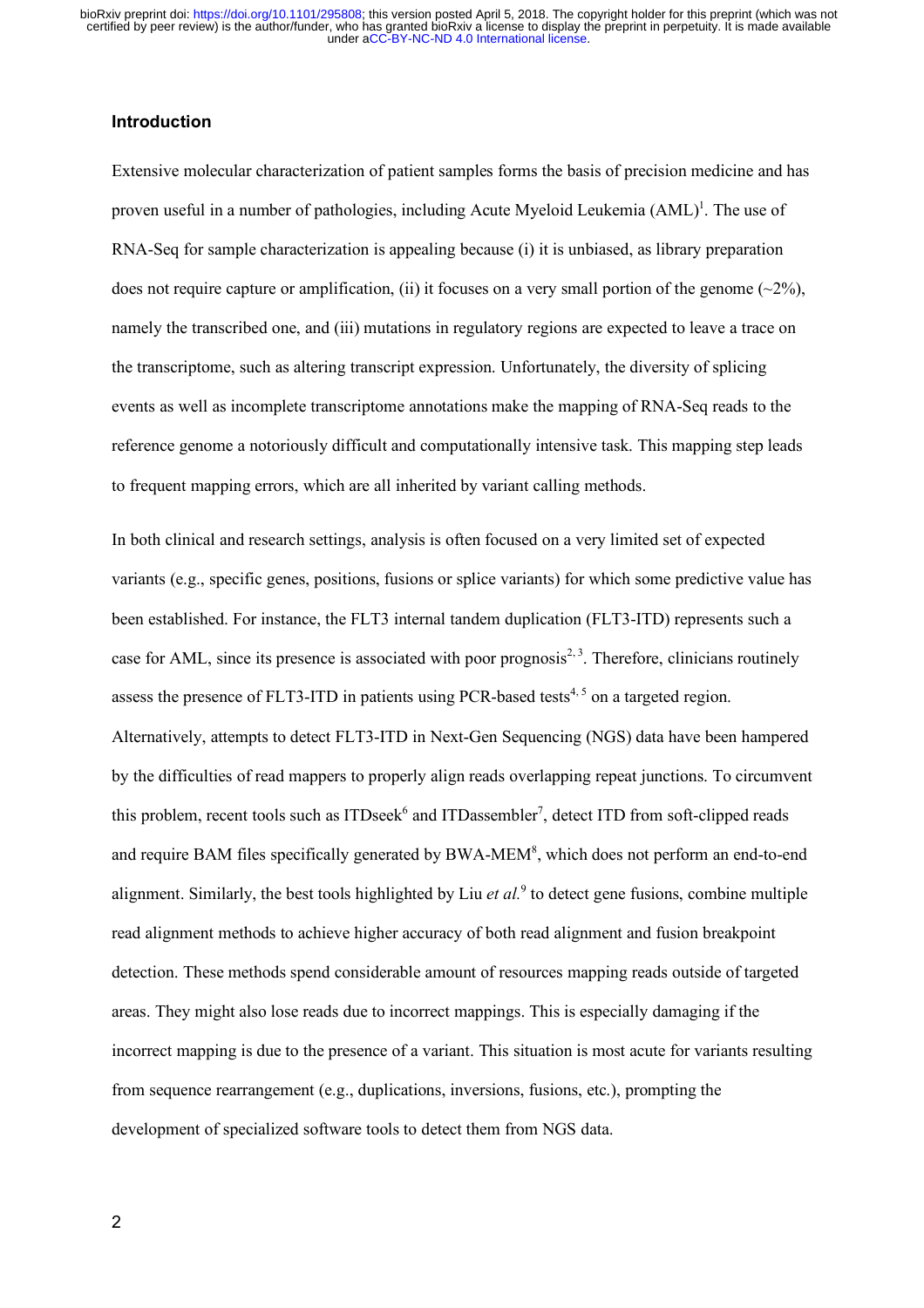Here we present *km* (https://github.com/iric-soft/km), a general method for targeted variant detection, which bypasses mapping to a reference genome. Instead, *km* looks for evidence of mutations using a compact digest of unaligned reads, similarly to  $LAVA^{10}$  but without being limited to Single Nucleotide Variants (SNV). We demonstrate the usefulness of our method by detecting a set of several types of variants, which contributes to the identification of AML prognostic subgroups, on two large RNA-Seq cohorts and compare our *in-silico* results to the experimental results of two clinical laboratories. The Leucegene cohort comprises 437 deep transcriptomes (average number of reads:  $204 \times 10^6$ ) from AML patient samples. The second cohort, consisting of 10,407 samples from 33 cancer types (including 151 AML) from TCGA, is analyzed mostly as a technical demonstration of *km*'s efficiency.

### **Result**

#### Overview of *km*

Taking advantage of its targeted nature, *km* performs an extensive analysis of a single user-defined sequence, called the *target sequence*, which contains the region of interest. This *target sequence* is broken down into k-mers (subsequences of size k) overlapping by k-1 base pair (bp) to produce a linear directed graph. In this graph, each vertex represents a k-mer and each edge represents two overlapping k-mers (Figure 1(**a**)). Independently, a k-mer count table is prepared, that reports the occurrence of each k-mer in the sequenced sample<sup>11</sup>. A sequenced variant will then appear as an alternative path, connecting the starting and ending k-mers, identified by walking along the linear directed graph and following new overlapping k-mers queried from the count table. This process returns, as a graph, an approximate local assembly, which is then used to identify the presence of simple (e.g., single-base mutation) and more complex sequence variants, e.g., indel and other insertions or deletions (Figure 1(**b**)). In the absence of an alternative path, the target sequence has no variants in sequenced reads.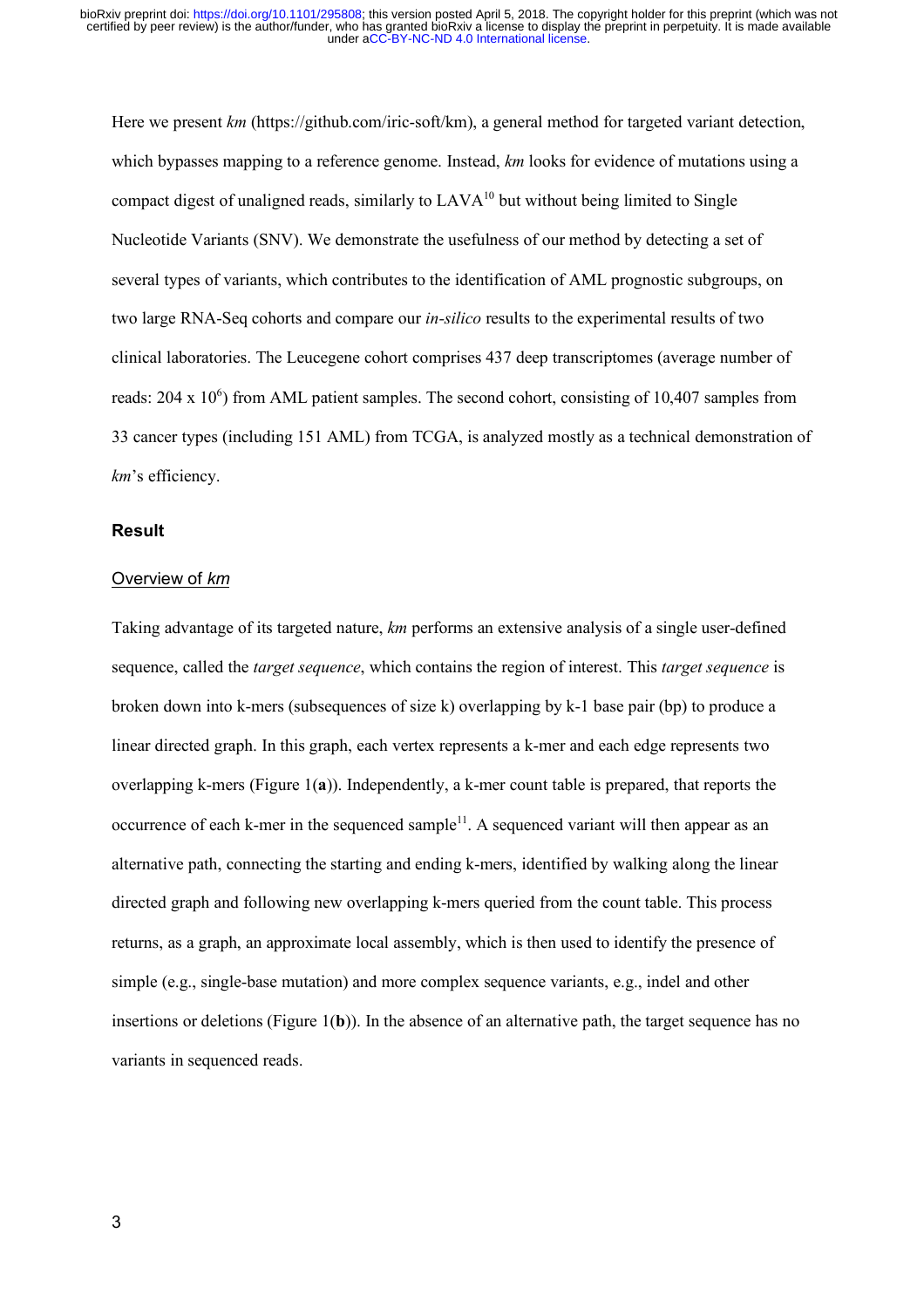

**Figure 1:** Overview of *km*. The input is a sequence from a region of interest, given by the user. (**a**) This region is segmented in k-mers to create a linear graph, which represent the research space delimited by the first and last k-mers (in grey). (**b**) A variant will be represented by a new path between the two extremities nodes. This path will be found by walking along the linear directed graph and following new overlapping k-mers, queried from the count table.

## Analysis time

Table 1 reports our current set of target sequences prepared to annotate some variants of interest to the AML community. This set was designed to represent several types of mutations and illustrate strategies used by  $km$  to detect them. It includes SNVs in IDH1<sup>12</sup>, DNMT3A<sup>13</sup> and MYC<sup>14</sup>, insertions in NPM1<sup>15</sup>, Internal Tandem Duplication  $(ITD)^{16}$  and mutations in the Tyrosine Kinase Domain (TKD) of FLT317, Partial Tandem Duplication (PTD) in KMT2A and a fusion between NUP98 and NSD114, 16. Moreover, these variants have already been validated, clinically or with other *in-silico*  methods, in the two cohorts<sup>14, 18, 19</sup>. To our knowledge, all these variants are specific to AML, excluding the SNV on IDH1 also use in prognostic for Glioma tumour<sup>20</sup>.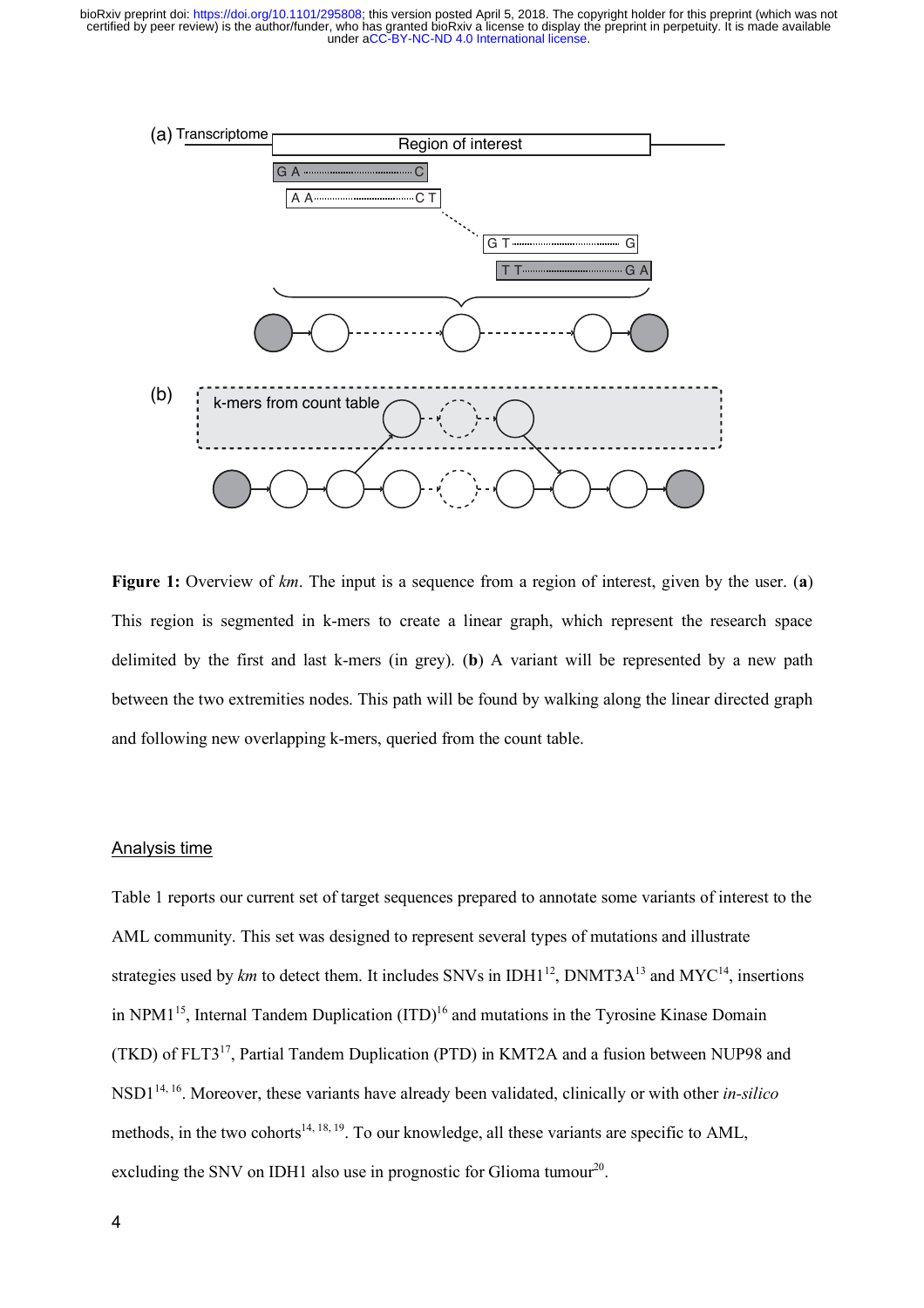| Gene             | Expected type of<br>variant | Gene location      | Target sequence<br>length (bp) | Average running<br>time (s/sample) |
|------------------|-----------------------------|--------------------|--------------------------------|------------------------------------|
| IDH <sub>1</sub> | SNP (R132)                  | Exon 4             | 65                             | 0.008                              |
| DNMT3A           | <b>SNP (R882)</b>           | Exon 23            | 65                             | 0.010                              |
| NPM <sub>1</sub> | 4bp insertion               | Exon $10-11 + UTR$ | 80                             | 0.017                              |
| FLT3             | ITD                         | Exon 13-15         | 345                            | 0.107                              |
| FLT3             | TKD                         | Exon 20            | 68                             | 0.019                              |
| <b>MYC</b>       | SNP (T58A/P59R)             | Exon 2             | 68                             | 0.018                              |
| NUP98-NSD1       | Fusion                      | Exon $11 + 7$      | 62                             | 0.070                              |
| NSD1-NUP98       | Fusion                      | Exon $6 + 13$      | 62                             | 0.061                              |
| KMT2A            | PTD.                        | Exon $8 + 2$       | 62                             | 0.067                              |

**Table 1:** Current catalog of targeted mutations for AML. Average computation times are reported for Leucegene samples and assume that k-mer count tables are cached in RAM before running *km*. The performance of the caching step is highly dependent on I/O architecture, taking around 25 seconds on a typical system. The approaches used to prepare each *target sequence* for detecting the expected mutations are presented in Methods.

Applying *km* to the 437 samples from the Leucegene cohort, for all *targets sequences* in Table 1, required 3 hours and 11 minutes of CPU time (an average of 26 seconds per sample) considering precomputed count tables. Starting from reads, the Leucegene cohort can thus be annotated for 7 variants under 4 days, on a single workstation (i7-6700K@4.00GHz, using 4 threads, 8 GB of RAM and 31 bp-long k-mers). In contrast, aligning reads for all samples using  $STAR<sup>21</sup>$ , with the same computational resources and 40 GB of RAM, requires approximately 19 days and is a prerequisite to run all alignment-based variant detection algorithms. In addition, the required storage space is about 4 times smaller for the k-mer count tables compared to aligned reads in BAM format, with an average file size of 3.2 GB per sample (see Supp. Fig. 1).

## Cohort annotation

Table 2 presents the outcome of *km* on the catalog of *target sequences* for the Leucegene and TCGA cohorts. Columns "km type" indicate the specific *km* annotations returned for each variant. In 1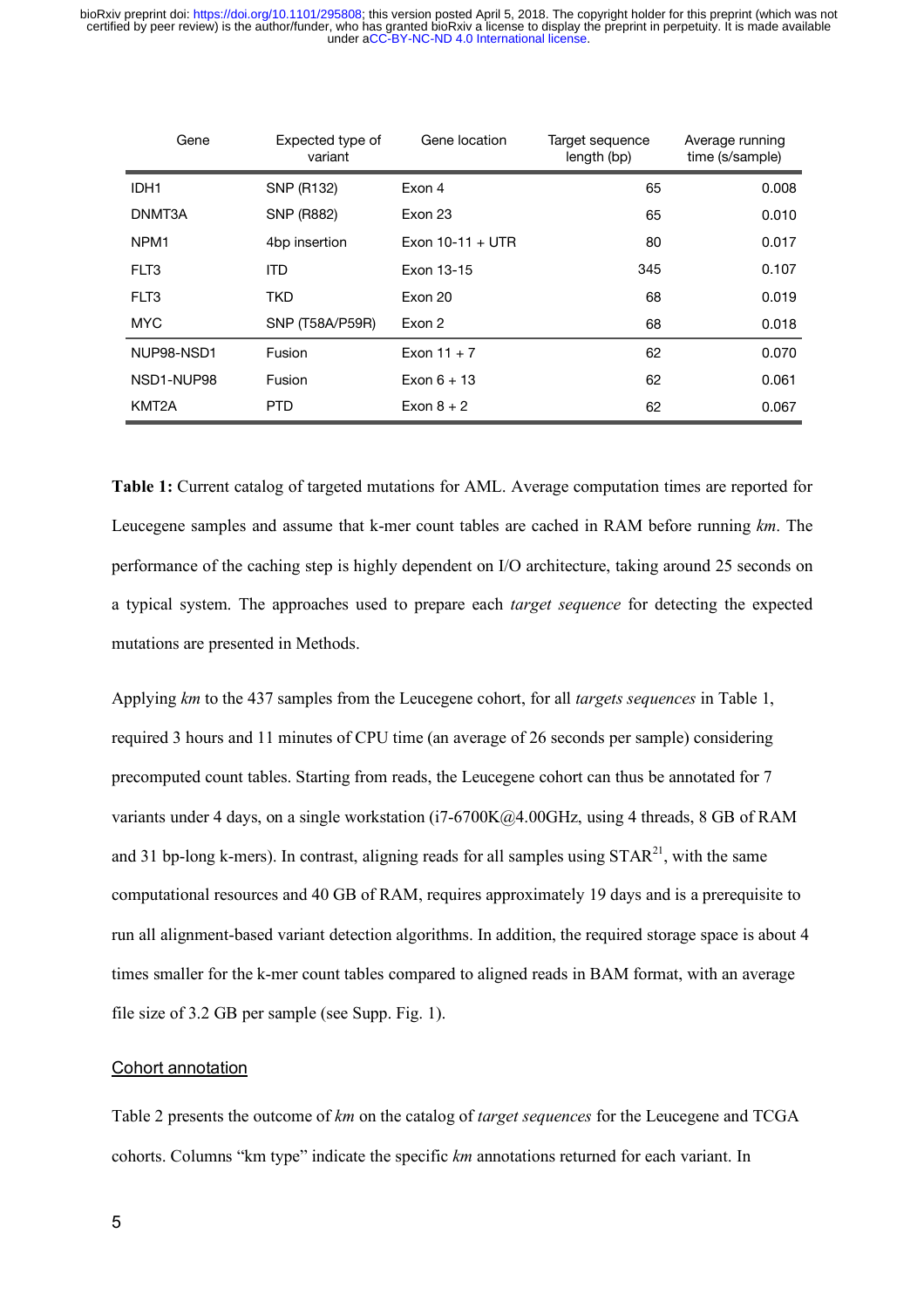particular, *km* reports insertions using 4 subtypes based on the composition of the inserted sequence. When the insertion is adjacent to a deletion, *km* flags the variant as an Indel. When the inserted sequence is identical to a part of the *target sequence*, *km* returns an ITD (Internal Tandem Duplication). An I&I (Insertion and ITD) is returned when the inserted sequence is not identical but has more than 50% identity. If none of these conditions describes the inserted sequence, *km* returns an Insertion. The TCGA cohort is divided in two subgroups, 151 AML and 10,256 non-AML samples, to show the specificity of each variant found. For more details, output from *km* is available in the Supplementary Material.

To demonstrate the versatility of *km*, we included two types of *target sequences* in our current analysis. The first type of *target sequence* is extracted directly from the reference genome or transcriptome and, in that case, variants are identified as alternative paths. With this approach, *km* can find either known and specific variants (e.g. R882 SNV in DNMT3A) or any variant present within the targeted region (e.g. FLT3-TKD). A second type of *target sequence* is used for the last three targeted variants of Table 1 and 2. Here, *target sequences* are designed to represent the expected mutation, such as the concatenation of exons from two genes involved in an expected fusion (see, Detection of rearrangements). Care must be taken in interpreting *km*'s result when using this type of *target sequence*. In this case, detection of the *target sequence* confirms the presence of the expected mutation and a "variant" (of the *target sequence*) needs to be interpreted as an alternative to the expected mutation. Examples for this type of interpretation are found below for NUP98-NSD1 and KMT2A-PTD.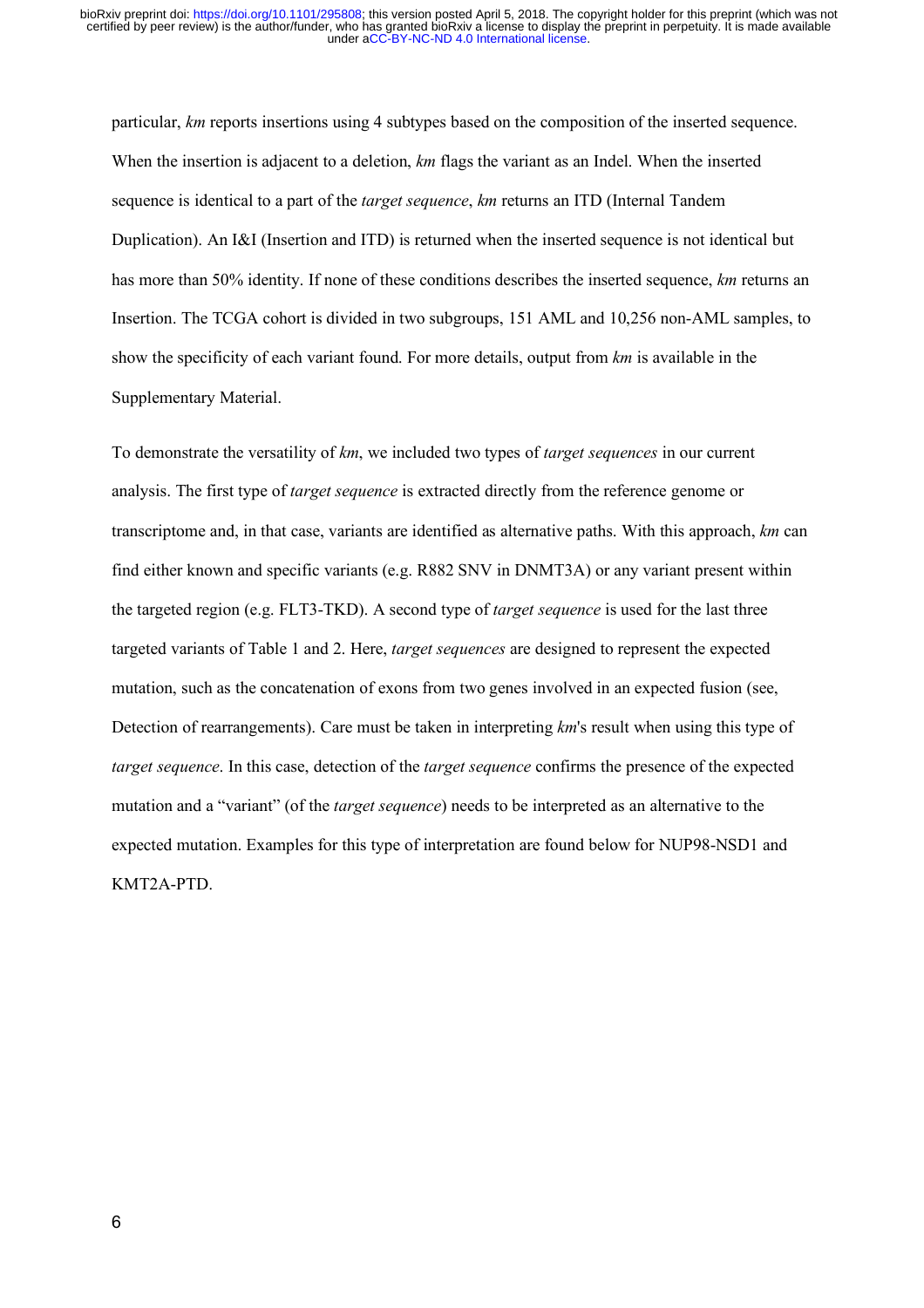|                          | Mutation name    | Km type   |   |           |                | Variant Target |    | Number of    |                |         |
|--------------------------|------------------|-----------|---|-----------|----------------|----------------|----|--------------|----------------|---------|
| Data set                 |                  | Ins       |   | Del Indel | Sub            | ITD I&I        |    |              |                | samples |
| Leucegene                | <b>IDH1 R132</b> | 0         | 0 | 0         | 32             | 0              | 0  | 32           | 437            |         |
|                          | DNMT3A R882      | 0         | 0 | 0         | 64             | 0              | 0  | 64           | 436            |         |
|                          | NPM1 4bp ins     | 22        | 0 | 1         | 0              | 103            | 13 | 139          | 437            |         |
|                          | FLT3-ITD         | 10        | 3 | 3         | 38             | 83             | 54 | 162          | 429            |         |
|                          | FLT3-TKD         | 0         | 4 | 0         | 31             | 0              | 0  | 34           | 434            | 437     |
|                          | MYC T58A/P59R    | 0         | 0 | 0         | $\overline{2}$ | 0              | 0  | $\mathbf{2}$ | 437            |         |
|                          | NUP98-NSD1       | $7 *$     | 0 | 0         | 0              | 0              | 0  | 7            | 6              |         |
|                          | NSD1-NUP98       | 0         | 0 | 0         | 0              | 0              | 0  | 0            | $\overline{2}$ |         |
|                          | KMT2A-PTD        | $10**$    | 0 | 0         | 0              | 0              | 0  | 10           | 15             |         |
|                          | <b>IDH1 R132</b> | 0         | 0 | 0         | 11             | 0              | 0  | 11           | 148            |         |
|                          | DNMT3A R882      | 0         | 0 | 0         | 12             | 0              | 0  | 12           | 149            |         |
|                          | NPM1 4bp ins     | 6         | 0 | 0         | 0              | 28             | 6  | 40           | 151            |         |
|                          | FLT3-ITD         | 76        | 0 | 5         | 22             | 20             | 18 | 100          | 142            |         |
| <b>TCGA (AML)</b>        | FLT3-TKD         | 0         | 1 | 0         | 11             | 0              | 0  | 12           | 149            | 151     |
|                          | MYC T58A/P59R    | 0         | 0 | 0         | 2              | 0              | 0  | $\mathbf{2}$ | 139            |         |
|                          | NUP98-NSD1       | 0         | 0 | 0         | 0              | 0              | 0  | 0            | 0              |         |
|                          | NSD1-NUP98       | 0         | 0 | 0         | 0              | 0              | 0  | 0            | 2              |         |
|                          | KMT2A-PTD        | 3<br>$**$ | 0 | 0         | 0              | 0              | 0  | 3            | 0              |         |
| <b>TCGA</b><br>(non-AML) | <b>IDH1 R132</b> | 0         | 0 | 0         | 394            | 0              | 0  | 394          | 9850           |         |
|                          | DNMT3A R882      | 0         | 0 | 0         | 0              | 0              | 0  | 0            | 9267           |         |
|                          | NPM1 4bp ins     | 0         | 0 | 0         | 0              | 0              | 0  | 0            | 10232          |         |
|                          | FLT3-ITD         | 0         | 0 | 0         | 9              | 0              | 0  | 9            | 163            |         |
|                          | FLT3-TKD         | 0         | 0 | 0         | 0              | 0              | 0  | 0            | 361            | 10256   |
|                          | MYC T58A/P59R    | 0         | 0 | 0         | 5              | 0              | 0  | 5            | 9204           |         |
|                          | NUP98-NSD1       | 0         | 0 | 0         | 0              | 0              | 0  | 0            | 0              |         |
|                          | NSD1-NUP98       | 0         | 0 | 0         | 0              | 0              | 0  | 0            | 0              |         |
|                          | KMT2A-PTD        | 0         | 0 | 0         | 0              | 0              | 0  | 0            | 0              |         |

\* Fusion with exon 12 found as an insertion in the target sequence

\*\* Tandem duplication extended with exon 9 or 9 and 10

**Table 2:** Variants identified by *km* using our AML catalog in the leucegene and TCGA. The "target" column reports the number of samples expressing the *target sequence*. The "variant" column shows 1 the number of samples where at least one variant of the *target sequence* is found. As a *target sequence* can represent a reference or a mutated sequence, we have indicated in bold counts representing mutated samples. The columns "km type" identify the specific types of variants detected. Of note, several types of variant can be identified in a given sample. As expected, SNV on IDH1 are found in AML and non-AML samples on Lower Grade Glioma (LGG) (see Supp. Table 1).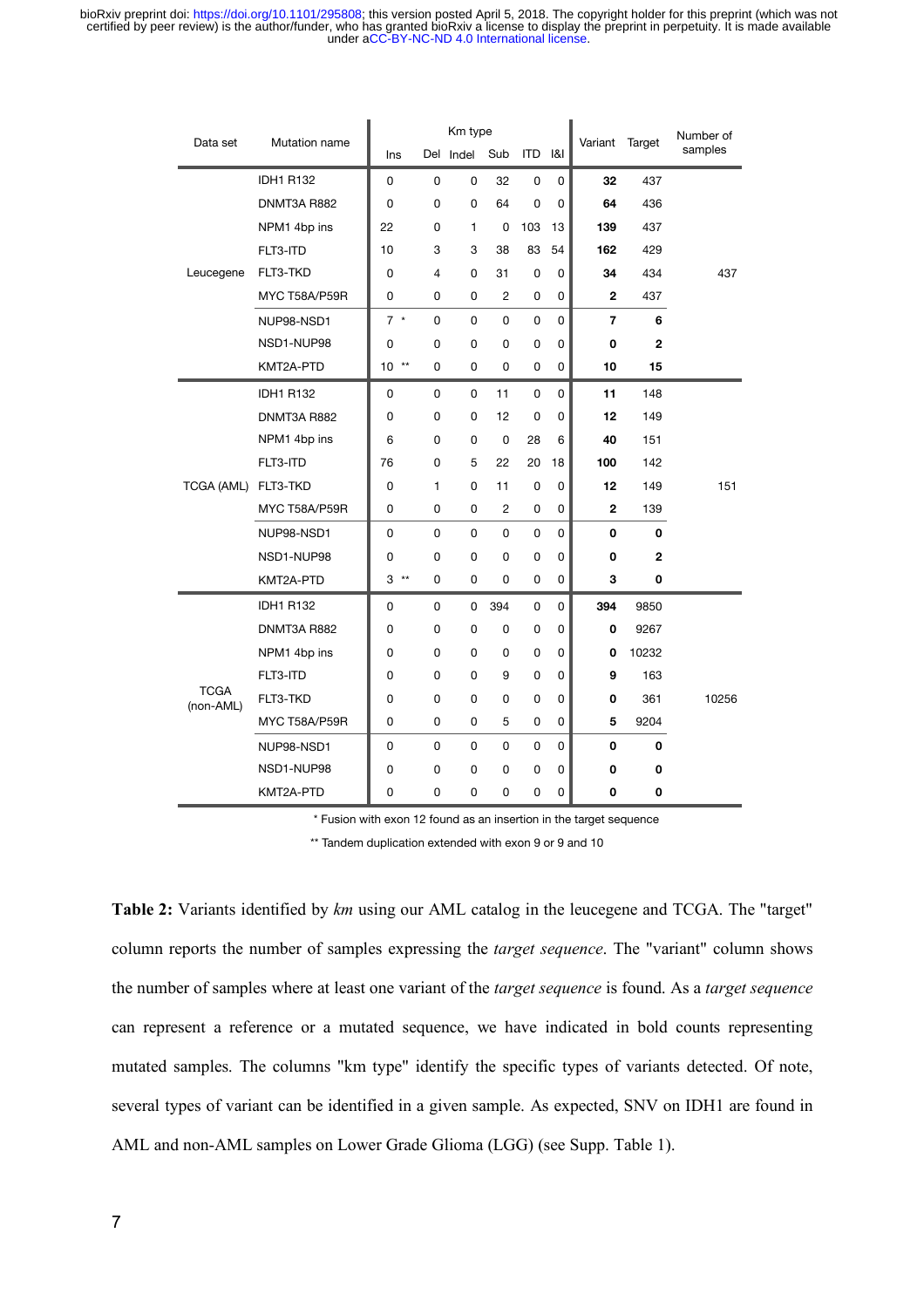## Sensitivity and precision

We assessed sensitivity and precision of *km* based on the detection of insertions in NPM1 and FLT3 (see Supp. Table 2). These two variants have been experimentally validated by the Banque de Cellules Leucémique du Québec (BCLQ, www.bclq.org) and TCGA18, independently from RNA-Seq. For FLT3-ITD, we also compare *km* with existing methods previously proposed to detect ITD (e.g. ITDassembler<sup>7</sup>, Pindel<sup>22</sup> and Genomon ITDetector<sup>23</sup>).

On NPM1 variants, *km* successfully identified 117 mutated Leucegene samples of the 118 clinically validated cases by the BCLQ (on 202 tested). All mutated samples identified by *km* were either validated independently by the BCLQ or not part of the subset of samples tested clinically. This high level of performance is also observed with the AML subset of the TCGA cohort<sup>18</sup>, where *km* identified all clinically validated mutated samples (36 clinically validated of 150 tested), more 4 mutated samples not detected in clinical settings. Nevertheless, all 4-bp insertions reported by *km* are also known variants from the COSMIC database (see Table 3).

| Type | <b>COSMIC ID</b>      | Km variant  |            |     | Km type Leucegne TCGA AML |
|------|-----------------------|-------------|------------|-----|---------------------------|
| A    | COSM17559             | <b>TCTG</b> | <b>ITD</b> | 103 | 28                        |
| D    | COSM17573             | CCTG        | 1&1        | 11  | 4                         |
| B    | COSM17571             | <b>CATG</b> | Insertion  | 10  | 4                         |
|      | COSM20809             | <b>CCAG</b> | Insertion  | 3   | 0                         |
|      | COSM29814             | CAGA        | Insertion  | 2   | 0                         |
|      | COSM3356078           | CAAG        | Insertion  | 1   | 0                         |
|      | COSM29814             | <b>CCGA</b> | Insertion  | 1   | 0                         |
|      | COSM3356078           | CGCG        | Insertion  | 1   | 1                         |
|      | COSM28066             | CGGA        | Insertion  | 1   | 0                         |
|      | COSM20811             | <b>CTTG</b> | Insertion  | 1   | 0                         |
|      | COSM20815             | <b>TATG</b> | 1&1        | 1   | $\overline{2}$            |
|      | COSM20813             | <b>TCGG</b> | 1&1        | 1   | 0                         |
|      | COSM27390             | <b>TTCG</b> | Insertion  | 1   | 0                         |
|      | COSM20850             | AGAA        | Insertion  | 1   | 0                         |
|      | COSM20810             | <b>TTGT</b> | Insertion  | 0   | 1                         |
|      | Unknown               | gc/CAGGG    | Indel      | 1   | 0                         |
|      | Total mutated / Total | 138/437     | 40/151     |     |                           |

**Table 3:** NPM1 mutations identified by *km* in both Leucegene and TCGA cohorts.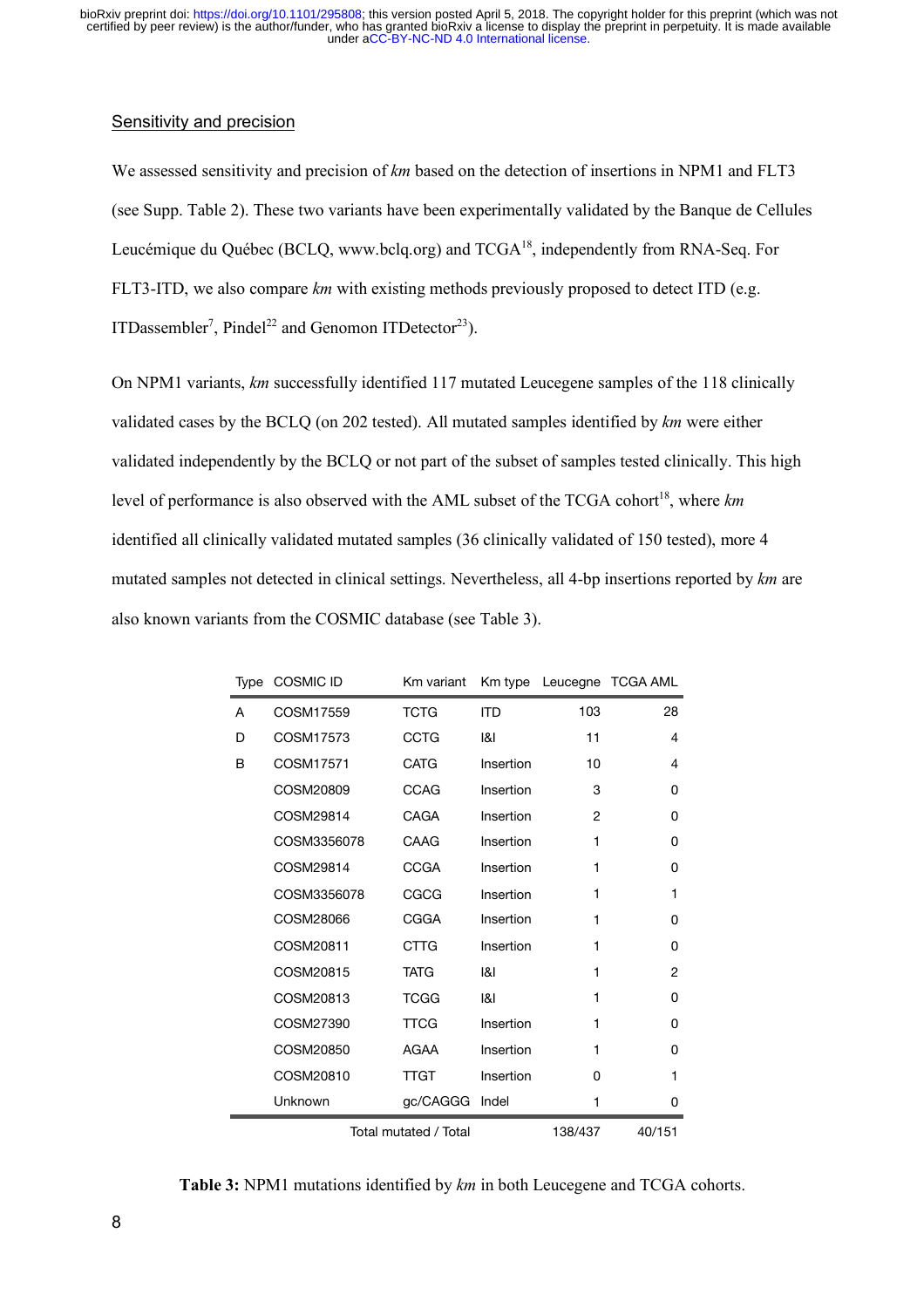Similar performance is observed for FLT3-ITD, where *km* identifies all variants clinically validated from the Leucegene cohort and 31 out of 33 cases for the TCGA AMLs. Upon further investigation of *km*'s output for these missing samples (IDs TCGA-AB-2812 and TCGA-AB-2988), we found that the expected ITD sequences are detected but that the sequences were filtered of the final output, due to part of the *target sequence* having zero coverage (before or after the diverging path, see Methods). We opted to filter out these sequences, as they can arise from the expression of a region made up of kmers derived from a different transcript but in common with the *target sequence*. However, this is not the case for these two samples where identification of the ITDs is missed due to an homozygous SNV after the ITD (t/C at chr13:28,034,322). Unfortunately, *km* is designed to independently report single mutation events for a *target sequence* in a given sample. Here, the homozygous SNV is detected by *km* and can be flagged as a potential false negative or used to modify the *target sequence* to find the FLT3-ITD in a second *km* analysis. Other strategies are currently being explored to account for the possibility of concurrent mutations for a given target without compromising speed, sensitivity and precision.

Until now, methods specialized to detect ITD were designed for exome sequencing, such as ITDassembler, Pindel and Genomon ITDetector. Consequently, comparison with *km* was performed on a reduced TCGA AML cohort of 28 samples shared by all studies (33 samples reported by ITDassembler<sup>7</sup>, less 5 for which no RNA-seq data was available). Of these 28 samples, 22 had clinically validated FLT3-ITD annotations 18. On this reduced cohort, *km* has a sensitivity of 95% (21 out of 22), while ITDassembler identified 15 samples, Genomon 14 (1 had an incorrect duplication length) and Pindel 11 (5 had incorrect duplication lengths). As mentioned by ITDassembler's author  $\frac{7}{1}$ , 5 out of the 7 missed mutated samples can be attributed to the length of the duplication, which approaches or exceeds the read length (>60 bp in a 75-bp read). By contrast, the nature of *km*'s algorithm does not limit the duplication size to the read length but instead relies on a user-defined parameter that limits the maximum length of alternative branches to explore (default 500 bp). All details of ITDs found by each software can be found in the Supp. Table 3.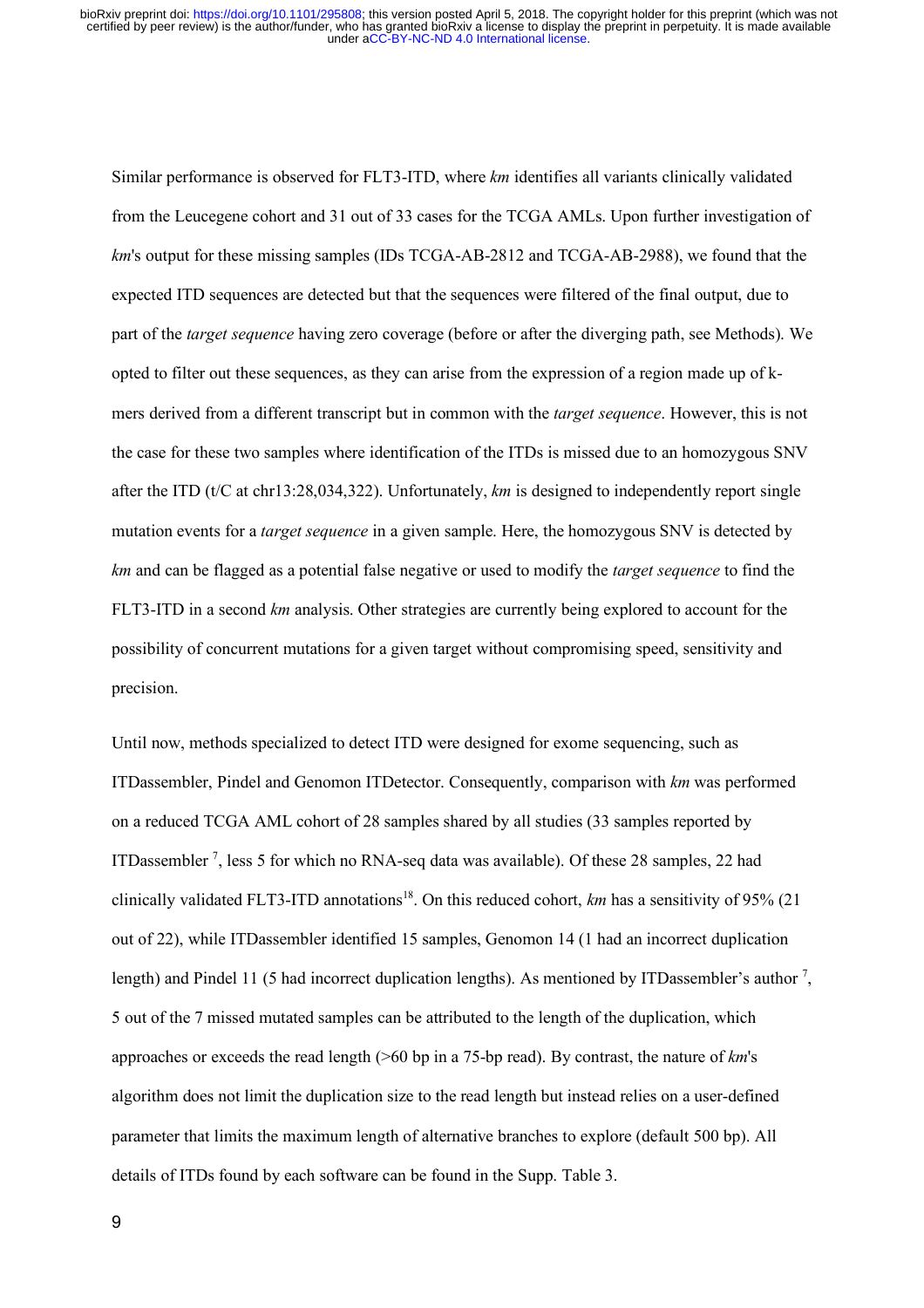#### Sensitivity and coverage in RNA-Seq

RNA-Seq specific features need to be accounted for to correctly interpret *km*'s results. First, is the presence of non-spliced transcripts, resulting in reads corresponding to intron sequences being reported by *km* as insertions in the *target sequence*. These sequences are easily detected by their specific genomic positions, lengths and nucleotide sequences across different samples. We encountered this case during the FLT3-ITD analysis, where the *target sequence* overlaps exons 13 to 15 in order to cover all ITD locations (see section "Target sequence" in Methods). Consequently, we have removed from *km*'s output 86-bp and 90-bp insertions, respectively found at locations chr13:28,034,083 and chr13:28,034,304, corresponding to known introns (identified in 76 out of 151 TCGA AML and 10 out of 437 Leucegene samples).

A related subtlety arises when the variant sequence is largely underrepresented compared to the *target sequence*. This can be due to the variant being present in a rare sub-clone or to strongly biased allelespecific expression. In this case, we can lower the coverage ratio threshold (default  $p = 0.05$ ) to avoid ignoring these variants. The missing Leucegene NPM1 mutated sample (13H065) is such a case, where  $km$  was able to detect a tg/GTCCGA Indel using higher sensitivity thresholds ( $p = 0.01$ ). This variant has a local coverage ratio of 4% in this sample, just below the default threshold of 5%. Similar cases are identified for DNMT3A, where our *km* analysis of the TCGA cohort<sup>18</sup> missed the identification of 7 clinically annotated samples (out of 18 with available RNA-Seq). By adjusting *km*'s parameters for higher sensitivity ( $p = 0.01$  and  $c = 2$ ), 3 of those samples are correctly identified.

#### Detection of rearrangements

Detection of rearrangements bringing together two distant regions of the genome (such as translocations, large inversions, duplications or deletions) requires a slightly different approach to the design of the *target sequence*. In the case of translocations (such as NUP98-NSD1), neither genomic nor transcript sequences can be used as a source for the *target sequence*. Instead we created an artificial sequence that represents an expected transcript of the fusion. This artificial *target sequence* is then used to verify that each k-mer is covered in the sample's count table. With this approach,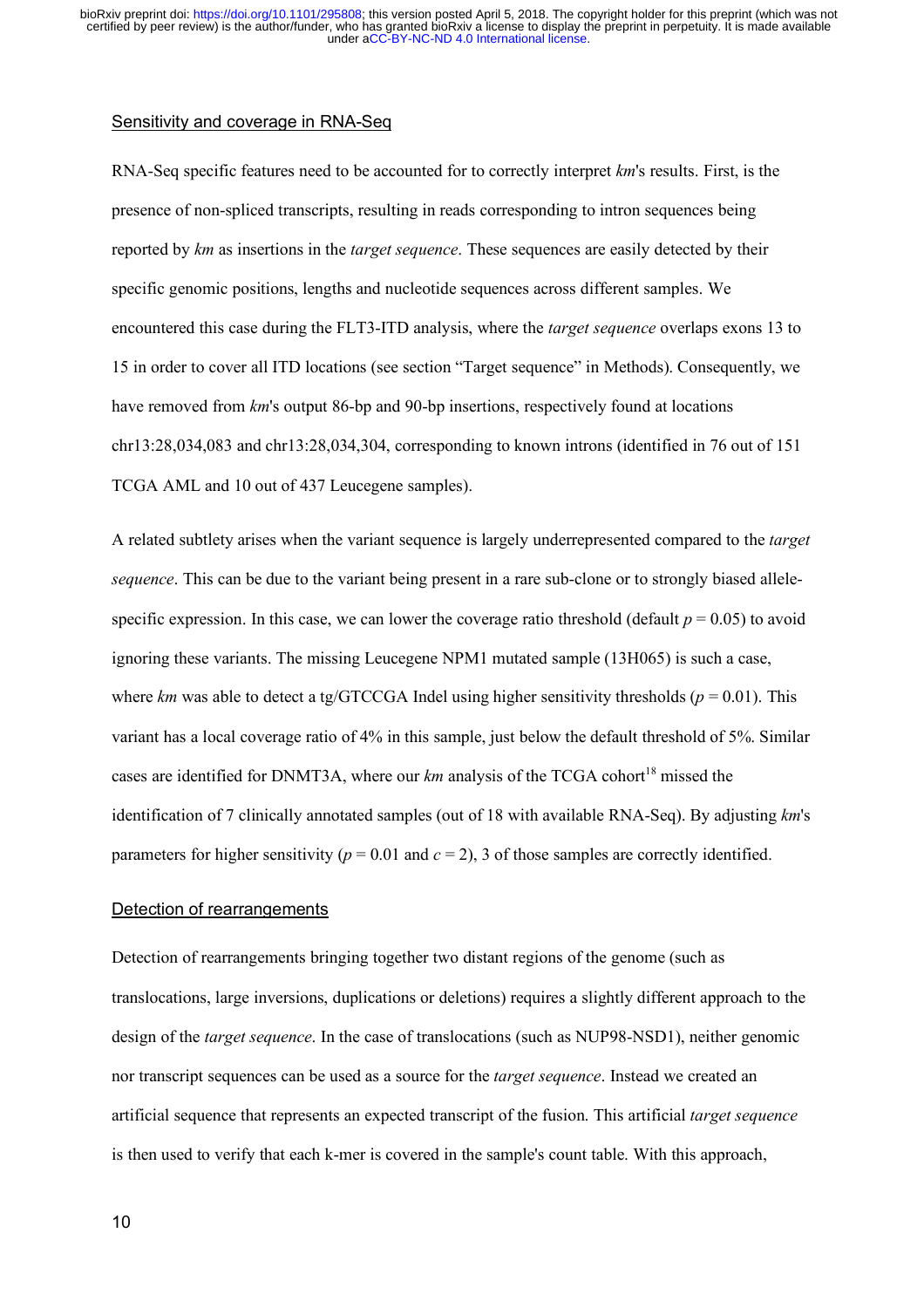support for the *target sequence* is interpreted as a confirmation that this fusion is present in the sample. For large duplications or deletions, the same strategy is applied to avoid capturing several mutations (e.g. common single-base mutations) by using excessively large *target sequences*.

We applied this approach to the detection of the NUP98-NSD1 fusion and report the results in Table 2. We identified 6 samples in the Leucegene cohort that express a fusion transcript joining exon 11 of NUP98 to exon 7 of NSD114. An alternative inserted sequence, that matches exactly exon 12 of NUP98, is also identified for 7 samples (including the previous 6). These results suggest alternative splicing events occurring in the fusion transcript. In the TCGA AML cohort, clinical analyses<sup>18</sup> reports an NSD1-NUP98 fusion on samples TCGA-AB-2930 and TCGA-AB-2856 and a NUP98- NSD1 fusion on TCGA-AB-2930. By adding a second *target sequence* to identify the fusion on the reverse strand, we identified all NSD1-NUP98 fusions but not the one on NUP98-NSD1. This can be explained by a fusion transcript undetectable with this *target sequence* (a fusion involving at least one exon at extremities of *target sequence*, e.g. exon 10 and 8 of NUP98 and NSD1, respectively) or a sequencing coverage too low to catch this variant.

The KMT2A-PTD is a tandem duplication that spans from exon 2 to exon 8 or 10 of KMT2A. Here, applying the strategy used for FLT3-ITD would require a *target sequence* of about 3,712 bp. Instead, we designed our *target sequence* by joining exon 8 directly to exon 2 to capture the specific junctions created by the duplication. Using this sequence, *km* identifies all versions of this duplication by adding an insertion when more exons are included in the duplicated region (Table 2). Surprisingly, further investigation of *km*'s output revealed that among the 24 samples identified as having a KMT2A-PTD in the Leucegene cohort<sup>19</sup>, 6 samples showed evidence for more than one transcript. On the TCGA AML cohort, no report of this mutation has been found in cBioPortal or GDC (which combines clinical<sup>18</sup> and computational analyses) but *km* identifies 3 samples with a tandem duplication that includes up to exon 10.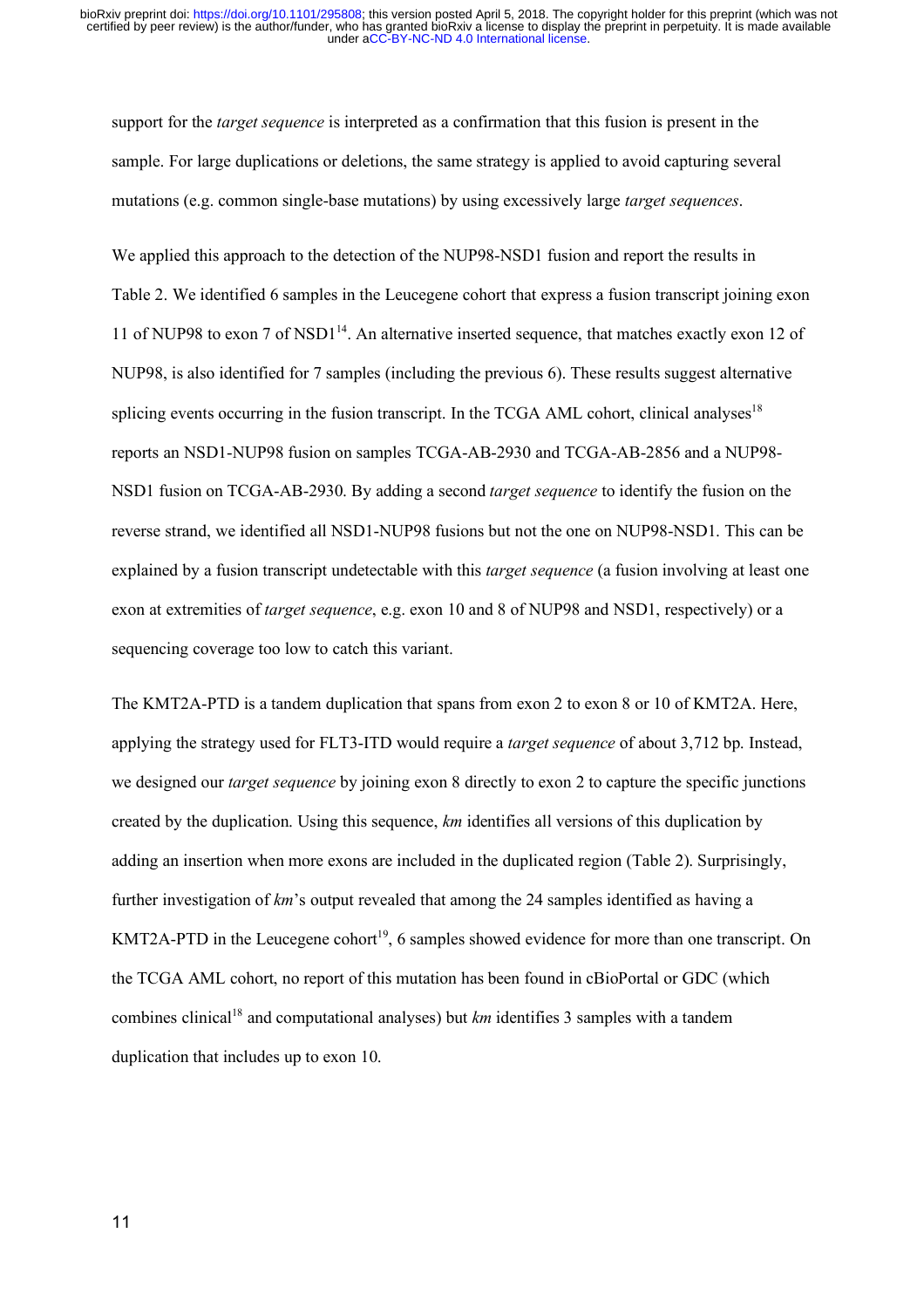## **Discussion**

To our knowledge, *km* is the first simple and unified method to detect variants arising from various sequence rearrangements (e.g., substitutions, duplications, inversions and fusions). Other methods are designed for the detection of a specific type of rearrangement<sup>6,7</sup> and report all cases by exploiting characteristics discriminant for the selected type of variant. Alternatively, *km* uses any sequence as an expected reference and reports all alternative forms sharing the reference's extremities. This approach is strictly restricted to the region analyzed but not to the type of variant to be identified. Moreover, this strategy improves the sensitivity for detecting challenging cases such as the FLT3-ITD where position and length are highly variable.

The small amount of computational resources and time required by *km* to process and detect variants in 10,844 samples, is unparalleled. Indeed, since the advent of whole genome and transcriptome sequencing, the default approach has been to perform analyses globally, resulting in very resourceintensive processes. Instead, *km* performs a deeper analysis on focused parts of the genome, preselected based on each user's interest (e.g. valuable for prognosis or targeted therapy). Thereby, *km* avoids consuming resources on *a priori* irrelevant parts of the genome and returns no results outside selected regions. Nonetheless, *km* analyses are incremental and allow to test new regions and enrich previous annotations for new variants. Unsurprisingly, our approach is sensitive to a lack of coverage over the target region, either from allelic imbalance or cellular heterogeneity. In these situations, the design of the RNA sequencing (e.g., depth, number of cells) needs to be adjusted for increased sensitivity.

Finally, this study shows *km*'s potential to establish fast and detailed diagnostics for any given patient, using only one sequencing, further extending the usefulness of these techniques in clinical settings. Indeed, all variants used to evaluate *km* have been shown to have prognostic value<sup>13-17</sup> for Acute Myeloid Leukemia. As shown here, identifying these variants in 437 samples can successfully be done in four days with *km*, using a single workstation. Moreover, as sequencing becomes cheaper and more available, we envision a transition from targeted to whole sequencing, followed by targeted analysis using methods like *km*. This will provide fast clinical prognostics but also gather the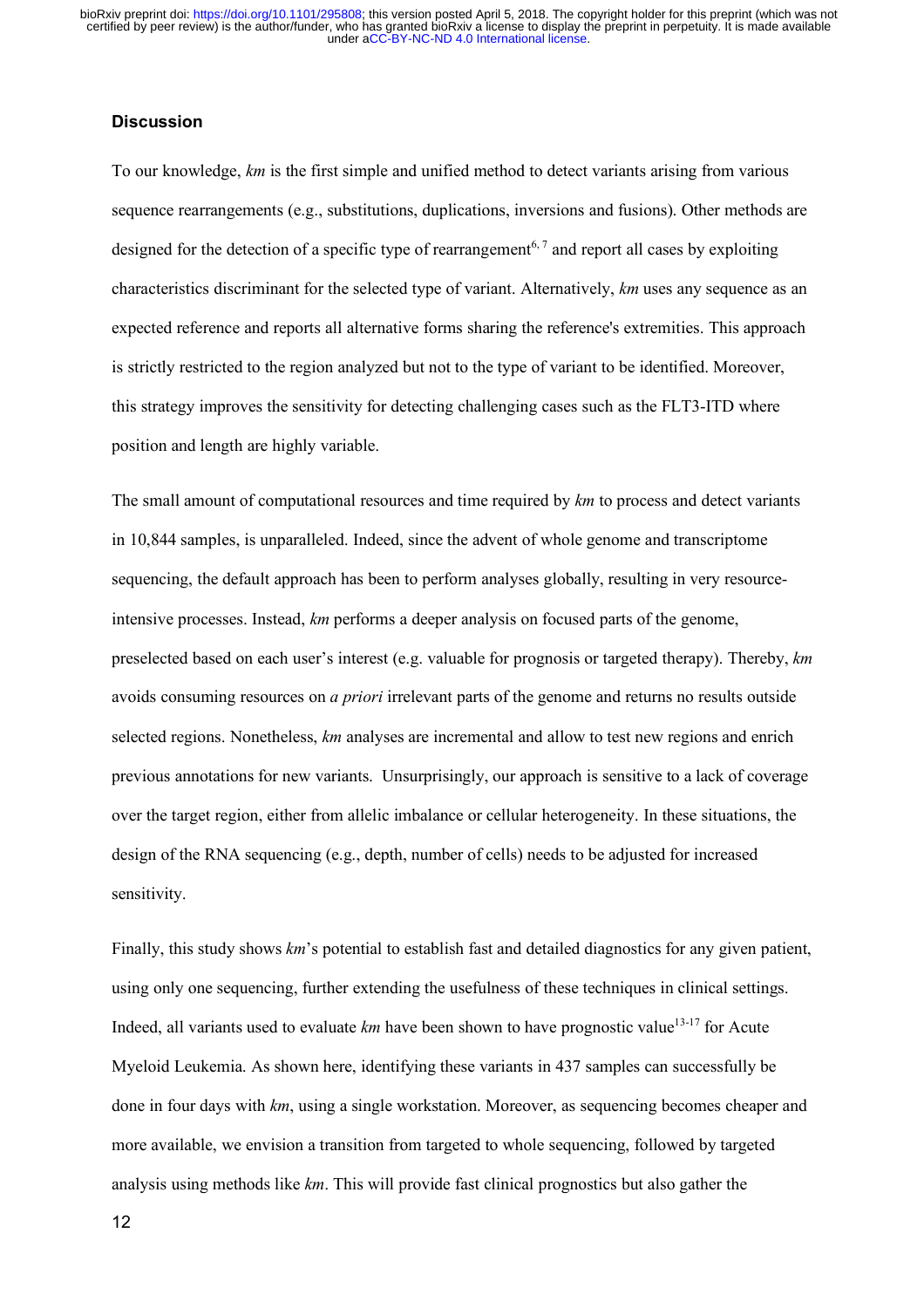complete data related to a patient's disease for complementary analyses, to uncover other mutations during treatment, as well as for large-scale research. In the future, selecting and testing new target variants to extend the existing catalog would be an interesting step to extend *km*'s clinical (and research) applications to other diseases.

#### **Methods**

#### RNA-Seq sequencing of AML samples

This study is part of the Leucegene project, an initiative approved by the Research Ethics Boards of Université de Montréal and Maisonneuve-Rosemont Hospital. All AML samples were collected with informed consent between 2001 and 2015 according to Quebec Leukemia Cell Bank procedures. RNA-Seq were deposited in the Gene Expression Omnibus (GSE49642, GSE52656, GSE62190, and GSE67040) and exome sequencing in the Short Read Archive (BioProject PRJNA358716). Workflow for sequencing, mutation analysis and transcript quantification has been described previously<sup>19</sup>. Briefly, libraries were prepared with TruSeq RNA Sample Preparation kits (Illumina) and sequencing was performed using an Illumina HiSeq 2000 with 200 cycle paired-end reads. The complete dataset consists of 437 RNA-Seq (204M reads per sample, on average).

TCGA data was obtained from the GDC portal for all 33 cancers types and preprocessed using Picard to obtain raw sequences from the available aligned files, which were then converted to Jellyfish count tables. The complete dataset represents 10,407 RNA-Seq samples of which 151 correspond to AML samples (TCGA-AB-2975 sample was not in the initial TCGA AML cohort<sup>18</sup>). TCGA results shown here are in whole or part based upon data generated by the TCGA Research Network: http://cancergenome.nih.gov/.

#### K-mer count tables with Jellyfish

We used Jellyfish  $(v2.1.4)^{11}$  to create canonical k-mer count tables of length 31 bp, and opted not to store k-mers that were seen in a single read (parameters: -m 31 -C -L 2). These occurrences either result from sequencing errors or from very low coverage regions, and in both cases, cannot be leveraged to confirm the presence of a mutation. We also filtered k-mers based on sequencing quality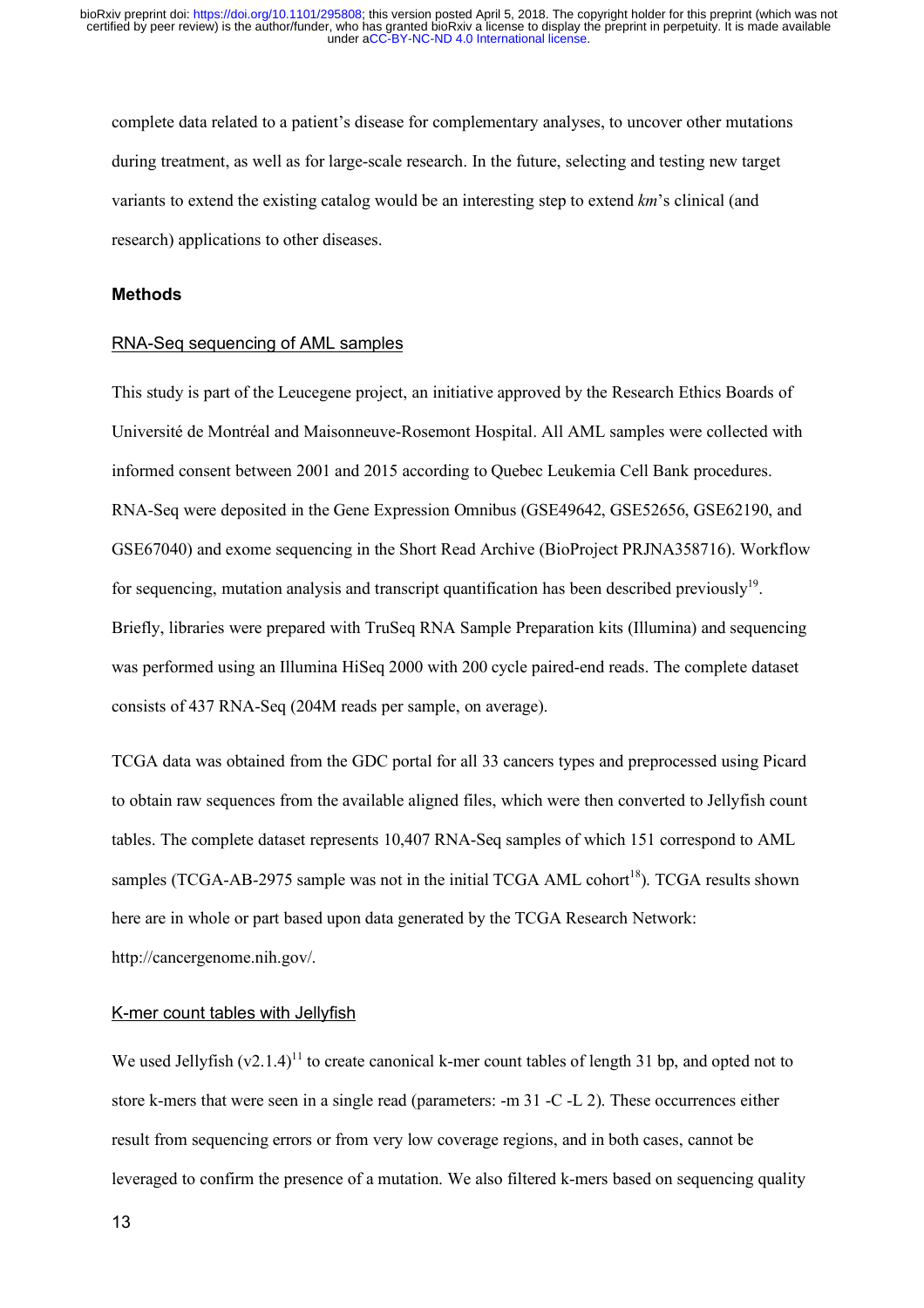(default:  $>^{\prime}$ +'). In our approach, sequencing errors or low base quality results in the k overlapping kmers to be ignored during k-mer walking.

#### *km*: k-mer walking as a local assembly

The main idea behind the implementation of a k-mer walking algorithm is to identify, in the raw sequencing reads, variant sequences that overlap with the two extremities of a *target sequence* designed to interrogate a region of interest. This *target sequence* can be broken down into k-mers overlapping by *k*-1 bp to produce a linear directed graph where vertices represent k-mers and edges represent overlaps. Using this graph and a k-mer count table, diverging paths can be identified that connect the starting k-mer to the ending one. In the absence of an alternative path, the *target sequence* doesn't have a variant. Consequently, the *target sequence* needs to flank the variant by at least *k* bp to have this common starting and ending k-mer. And *k* must be large enough to linearly decompose the *target sequence*.

The k-mer walking algorithm is implemented as a depth-first search. To limit search space, we ignore branches that do not come back to a k-mer derived from the *target sequence* within *s* steps (default: 500). Also, new branches are explored only if each k-mer has a count greater than a fixed threshold *c* (default: 5) and greater than a fraction *p* (default: 5%) of the alternative k-mer count. These parameters may need to be adjusted to support detection of certain variants (e.g. as we did to find the indel on 13H065, see section "Sensitivity and coverage in RNA-seq") but we have found that the default values perform well in general.

To extract variant sequences from the directed graph, we assign small weights (i.e. 0.01) to edges that are part of the *target sequence* while the others are assigned a unit weight. This ensures the preferential use of paths from the reference sequence, and variants are enumerated by finding the set of unique shortest paths covering all edges of the graph.

The k-mer count table is the core data structure used by our approach and its content, construction time and necessary storage represent key operational characteristics in using *km*. Once the k-mer count tables are prepared, the process of identifying variants is typically IO-bound until the queried

14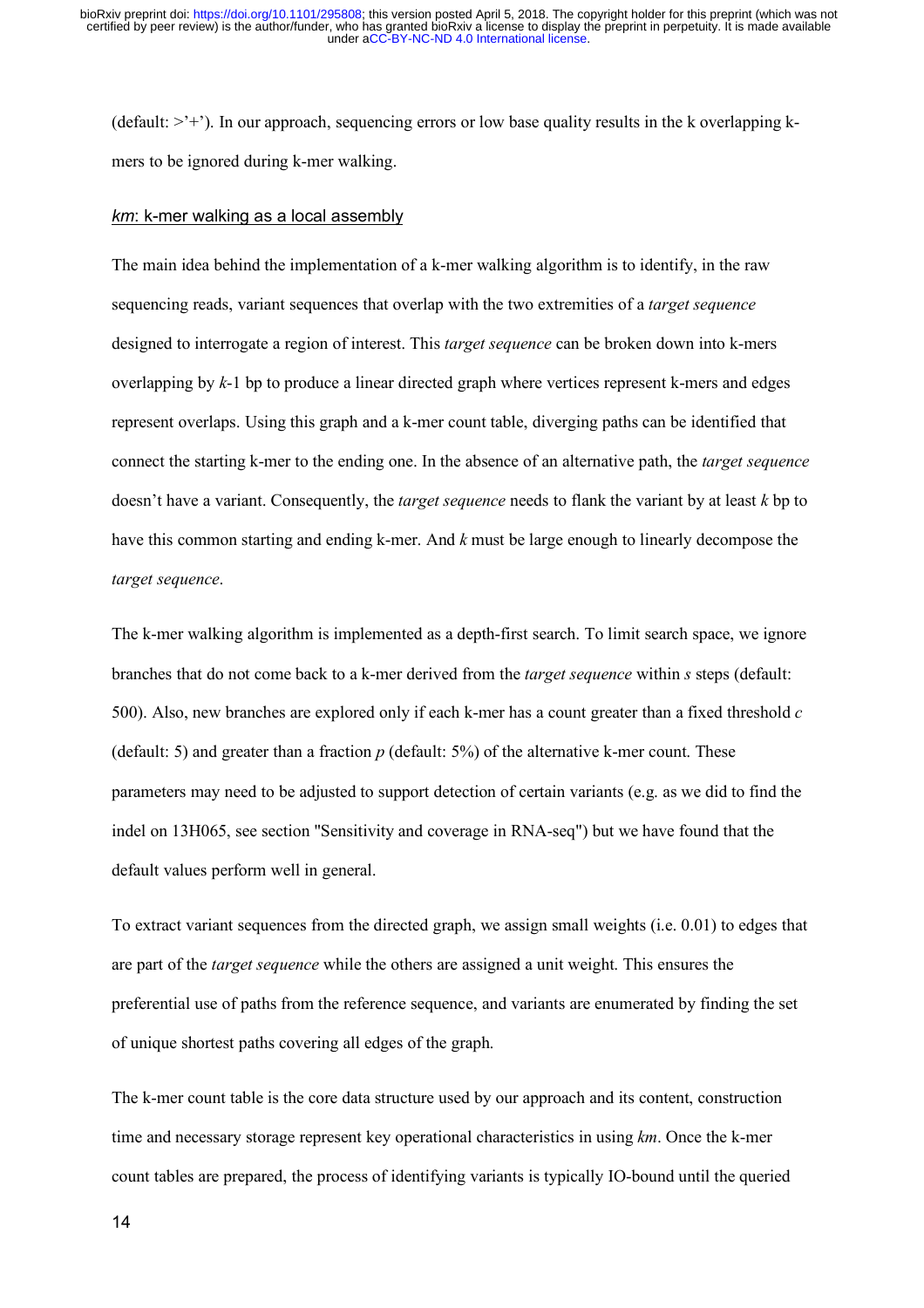count table is entirely cached in RAM. From an operational perspective, it becomes important to complete the analysis of all *target sequences* for each sample, before moving to the next sample. Alternatively, we have obtained great performance by copying count tables to a RAM disk (or by ensuring that it is cached using a simple scanning command such as "wc -l") before launching a series of targeted analyses. The speedup observed for using *km* is largely dependent on the number of regions to be investigated but in absolute terms, preparation of the k-mer count table requires around 3 seconds per million reads of sequences and 0.1 seconds per samples for each target with length < 300 bp (preloading of the jellyfish database to RAM requires around 25s).

## Read dependency

An important caveat to identifying variants based on k-mer count tables is that we ignore read dependency between k-mers. During the k-mer walking, the overlap by k-1 bp between two k-mer is taken as an evidence that there exist at least one read that support the assembled sequence. In a De Bruijn graph<sup>24</sup>, the read dependency is explicitly stored in the graph which explains the high memory requirements of this data structure. For *km*, the consequence of ignoring read dependency is that reducing *k* directly impacts the false positive rate by increasing the frequency of incorrect reconstruction, which grows with the frequency of ambiguous regions of length *k-1*. The constraint to begin and end variant paths on k-mers belonging to the *target sequence* acts as a very stringent filter to eliminate these spurious branches that would arise from low complexity regions of the genome. DiscoSNP<sup>25</sup> shares with *km* an internal step where variants are identified through k-mer based local assembly. To provide a safety net, the authors of DiscoSNP opted to include a further step during which they align reads to variant sequences to compute k-read-coherency. Besides being a sound precaution, this read coherency will always remain limited to the read length, thus only protecting against incorrect identifications induced by ambiguous sequences of lengths between *k* and the read length (respectively 31 and 100 bp for the results presented here).

It can be very tempting to increase  $k$  (up to the read length) with the intention of increasing accuracy, but two factors need to be taken into consideration. First, any sequencing error throws away the contribution of  $k$  k-mers. Thus, as  $k$  is increased, the effective depth contributing to the analysis is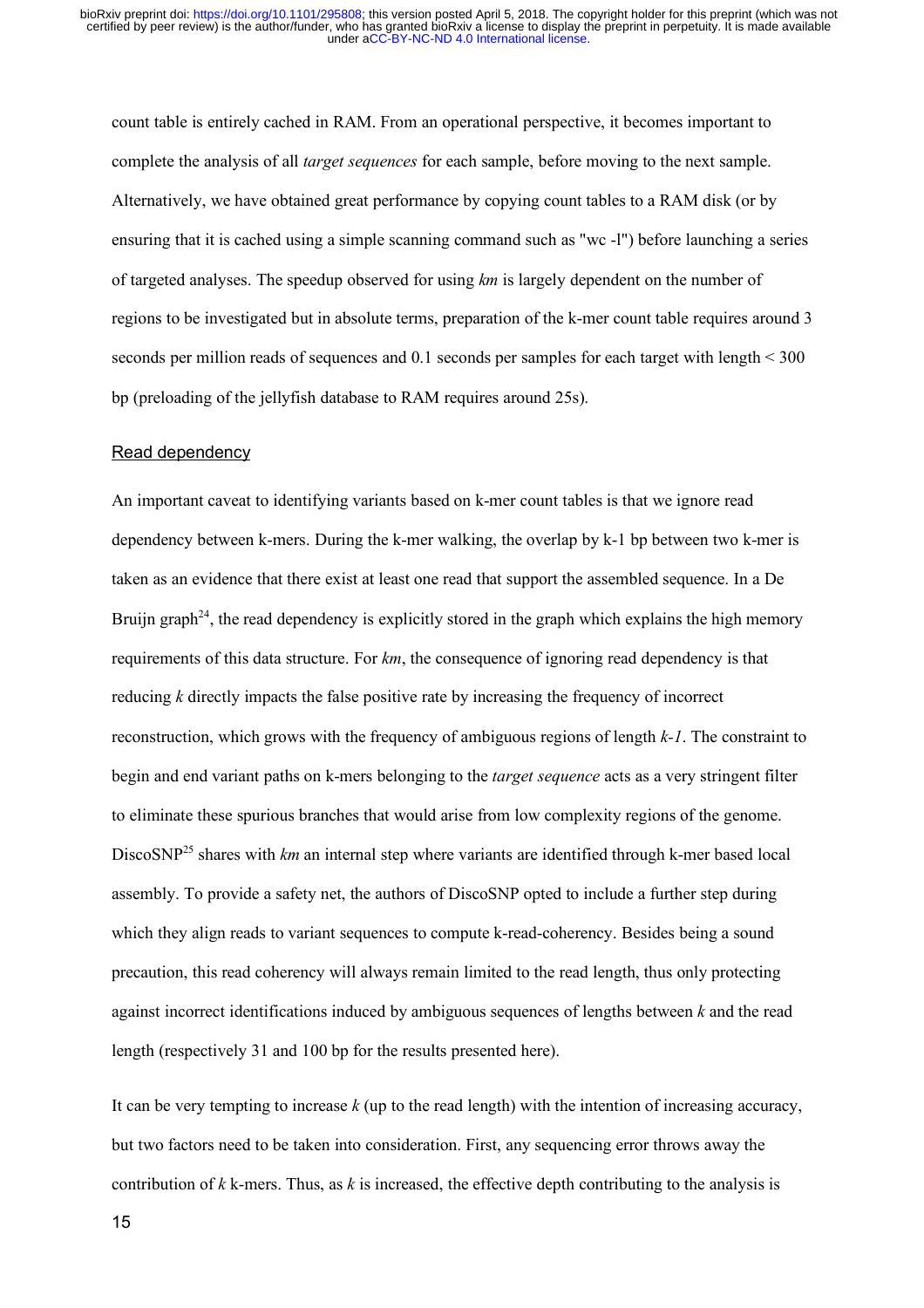decreased. Second, *km*'s algorithm cannot detect a variant that is located less than k bp away from the extremity of the *target sequence*, since the variant branch would not merge back to the last k-mer. Thus, as *k* is increased, longer *target sequences* must be used which can be problematic (see the case of NPM1, in section "Target sequences"). Although in a very different context (genome annotation from NGS), an optimal *k* was proposed to be between 19 and 20 to prepare k-mer count tables of the human genome. Using  $k = 22$ , a 10<sup>-4</sup> probability of false location was also estimated<sup>26</sup>. These observations should be used as guiding principles in the rare cases where *k* needs to be adjusted. Based on our experience in analyzing the Leucegene and TCGA cohorts, we have found few cases that prompted us to raise *k* from 21 to 31 as the project progressed. We have been so far satisfied with results obtained at  $k = 31$ . In a general case, we have no estimate of the frequency with which a variant would be wrongly identified at  $k = 31$  and correctly disproved using the full reads. This subject remains to be further explored.

#### Target sequences

Creation of target sequences by an end user is relatively simple. In general, *k* bp from each side of the targeted variant are required for exact mutation identification and larger regions may be used for more exploratory analyses. Our *target sequence* for the DNMT3A R882 mutation serves as a simple example in which 65 bp  $(31 + 3 + 31 = 65)$  represent the minimal *target sequence* flanking the R882 codon.

The FLT3-ITD and the 4-bp insertion in NPM1 present more challenging situations. For NPM1, the expected mutation appears close to the end of the last exon and we recommend extending the sequence as it is essential that the last k-mer of the *target sequence* does not overlap the targeted mutation (see section "k-mer walking as a local assembly"). Consequently, we prepared an 80-bp *target sequence* comprising the end of exon 10, exon 11 and 14 bp of the 3'-UTR. For the FLT3-ITD, the duplication can span over two exons (14 and 15) and can be longer than sequencing reads. To cover all insertion points and lengths, we prepared a 345-bp *target sequence* overlapping exons 13 to 15 of the FLT3 transcript. For detection of rearrangements, we need to include k bp on each side of the junction created by the targeted variant (see section "Detection of rearrangements").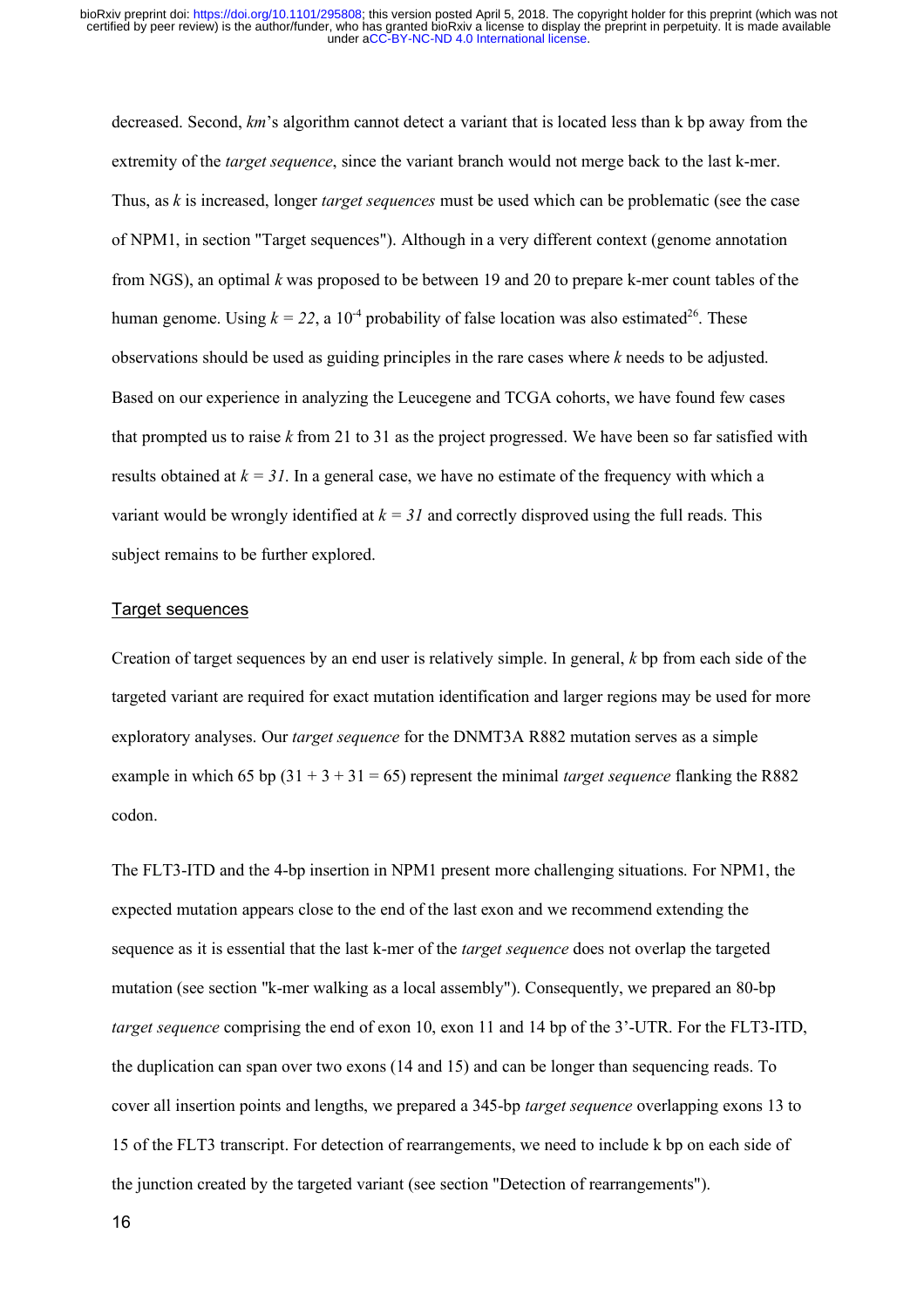To assess the fraction of the transcriptome that can be targeted using *km*, we computed the fraction of

unique sequences identified for various values of k between 10 and 100. With  $k = 31, 96.76\%$  of the

human transcriptome is readily represented by a linear k-mer graph and thus accessible as a *target* 

*sequence* for *km* (see Supp. Fig. 2).

## **References**

1. Prada-Arismendy, J., Arroyave, J.C. & Röthlisberger, S. Molecular biomarkers in acute myeloid leukemia. *Blood reviews* **31**, 63-76 (2017).

2. Fröhling, S. et al. Prognostic significance of activating FLT3 mutations in younger adults (16 to 60 years) with acute myeloid leukemia and normal cytogenetics: a study of the AML Study Group Ulm. *Blood* **100**, 4372-4380 (2002).

3. Dohner, H. et al. Diagnosis and management of AML in adults: 2017 ELN recommendations from an international expert panel. *Blood* **129**, 424-447 (2017).

4. Gale, R.E. et al. The impact of FLT3 internal tandem duplication mutant level, number, size, and interaction with NPM1 mutations in a large cohort of young adult patients with acute myeloid leukemia. *Blood* **111**, 2776-2784 (2008).

5. Stone, R.M. et al. Midostaurin plus Chemotherapy for Acute Myeloid Leukemia with a FLT3 Mutation. *N Engl J Med* **377**, 454-464 (2017).

6. Au, C.H., Wa, A., Ho, D.N., Chan, T.L. & Ma, E.S.K. Clinical evaluation of panel testing by next-generation sequencing (NGS) for gene mutations in myeloid neoplasms. *Diagnostic Pathology* **11**, 11 (2016).

7. Rustagi, N. et al. ITD assembler: an algorithm for internal tandem duplication discovery from short-read sequencing data. *BMC bioinformatics* **17**, 188 (2016).

8. Li, H. Aligning sequence reads, clone sequences and assembly contigs with BWA-MEM. *arXiv.org* **q-bio.GN** (2013).

9. Liu, S. et al. Comprehensive evaluation of fusion transcript detection algorithms and a metacaller to combine top performing methods in paired-end RNA-seq data. *Nucleic acids research* **44**, e47-e47 (2016).

10. Shajii, A., Yorukoglu, D., William Yu, Y. & Berger, B. Fast genotyping of known SNPs through approximate k-mer matching. *Bioinformatics* **32**, i538-i544 (2016).

11. Marcais, G. & Kingsford, C. A fast, lock-free approach for efficient parallel counting of occurrences of k-mers. *Bioinformatics* **27**, 764-770 (2011).

12. Medeiros, B.C. et al. Isocitrate dehydrogenase mutations in myeloid malignancies. *Leukemia* **31**, 272-281 (2017).

13. Yuan, X.-Q. et al. Evaluation of DNMT3A genetic polymorphisms as outcome predictors in AML patients. *Oncotarget* **7**, 60555-60574 (2016).

14. Lavallée, V.-P. et al. Identification of MYC mutations in acute myeloid leukemias with NUP98-NSD1 translocations. *Leukemia* **30**, 1621-1624 (2016).

15. Thiede, C. et al. Prevalence and prognostic impact of NPM1 mutations in 1485 adult patients with acute myeloid leukemia (AML). *Blood* **107**, 4011-4020 (2006).

16. Shiba, N. et al. High PRDM16 expression identifies a prognostic subgroup of pediatric acute myeloid leukaemia correlated to FLT3-ITD, KMT2A-PTD, and NUP98-NSD1: the results of the Japanese Paediatric Leukaemia/Lymphoma Study Group AML-05 trial. *British Journal of Haematology* **172**, 581-591 (2016).

17. Bacher, U., Haferlach, C., Kern, W., Haferlach, T. & Schnittger, S. Prognostic relevance of FLT3-TKD mutations in AML: the combination matters--an analysis of 3082 patients. *Blood* **111**, 2527-2537 (2008).

18. Network, C.G.A.R. et al. Genomic and epigenomic landscapes of adult de novo acute myeloid leukemia. *New England Journal of Medicine* **368**, 2059-2074 (2013).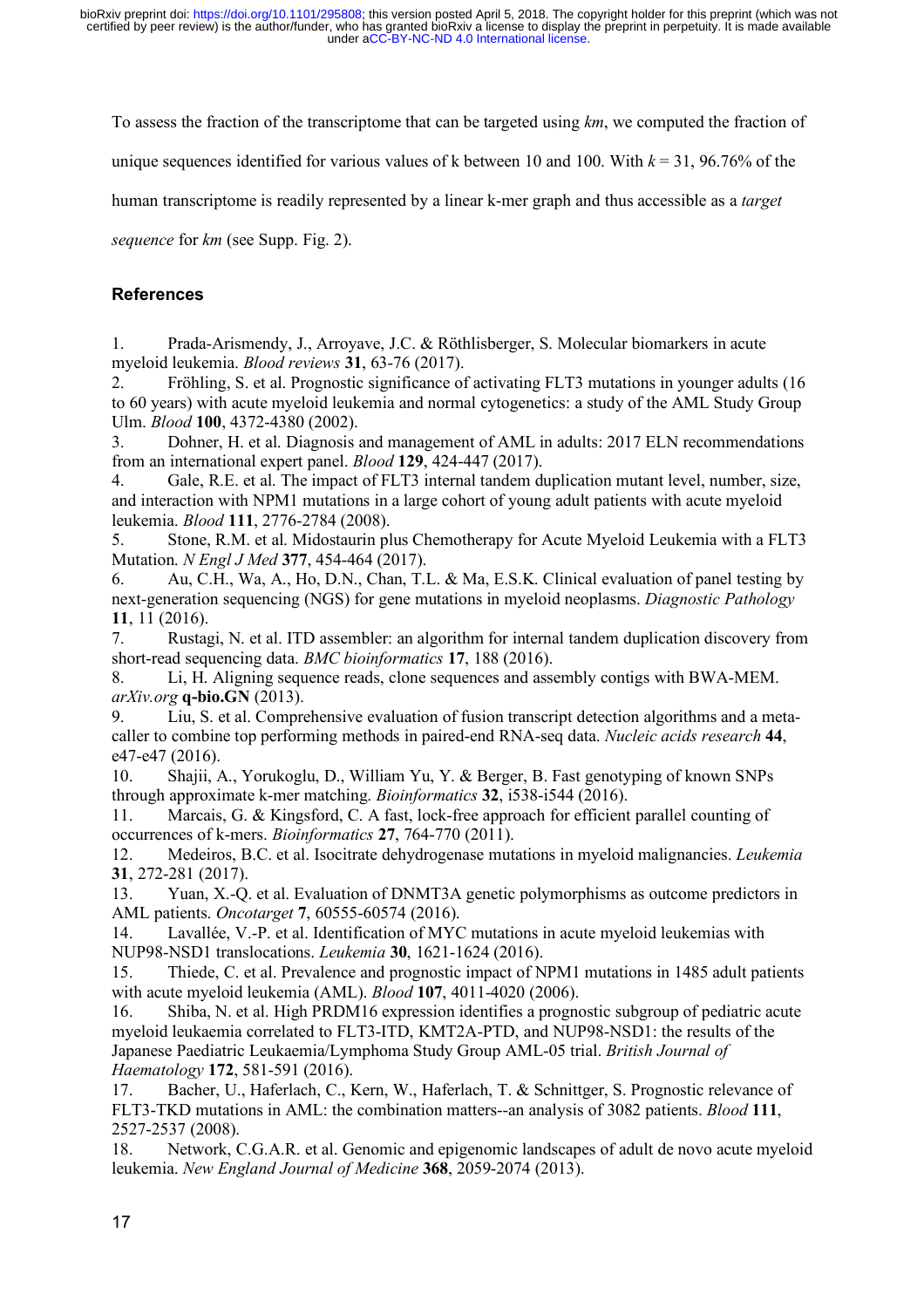19. Lavallée, V.-P. et al. The transcriptomic landscape and directed chemical interrogation of MLL-rearranged acute myeloid leukemias. *Nature Genetics* **47**, 1030-1037 (2015).

20. Yan, H. et al. IDH1 and IDH2 mutations in gliomas. *N Engl J Med* **360**, 765-773 (2009).

21. Dobin, A. et al. STAR: ultrafast universal RNA-seq aligner. *Bioinformatics* **29**, 15-21 (2013).

22. Ye, K., Schulz, M.H., Long, Q., Apweiler, R. & Ning, Z. Pindel: a pattern growth approach to detect break points of large deletions and medium sized insertions from paired-end short reads. *Bioinformatics* **25**, 2865-2871 (2009).

23. Chiba, K. et al. Genomon ITDetector: a tool for somatic internal tandem duplication detection from cancer genome sequencing data. *Bioinformatics* **31**, 116-118 (2015).

24. Compeau, P.E.C., Pevzner, P.A. & Tesler, G. How to apply de Bruijn graphs to genome assembly. *Nature biotechnology* **29**, 987-991 (2011).

25. Uricaru, R. et al. Reference-free detection of isolated SNPs. *Nucleic acids research* **43**, e11 e11 (2015).

26. Philippe, N. et al. Using reads to annotate the genome: influence of length, background distribution, and sequence errors on prediction capacity. *Nucleic acids research* **37**, e104-e104 (2009).

## **Acknowledgments**

The authors wish to thank Muriel Draoui for project coordination and Sophie Corneau for sample coordination, Isabel Boivin for data validation as well as Marianne Arteau and Raphaëlle Lambert at the IRIC genomics platform for RNA sequencing. The dedicated work of BCLQ staff namely Giovanni d'Angelo, Claude Rondeau and Sylvie Lavallée is also acknowledged. This work was mostly supported by Genome Canada and Genome Quebec with supplementary funds from Amorchem. Contribution from Ministère de l'économie, de l'innovation et des exportations du Québec and Leukemia Lymphoma Society of Canada to is acknowledged. G.S. and J.H. are recipients of research chairs from the Canada Research Chair program and Industrielle-Alliance (Université de Montréal). BCLQ is supported by grants from the Cancer Research Network of the Fonds de recherche du Québec–Santé. RNA-Seq read mapping and transcript quantification were performed on the supercomputer Briaree from Université de Montréal, managed by Calcul Québec and Compute Canada. The operation of this supercomputer is funded by the Canada Foundation for Innovation (CFI), NanoQuébec, RMGA and the Fonds de recherche du Québec - Nature et technologies (FRQ-NT). V.P.L is supported by a fellowship from the Cole Foundation and by a Vanier Canada Graduate Scholarship.